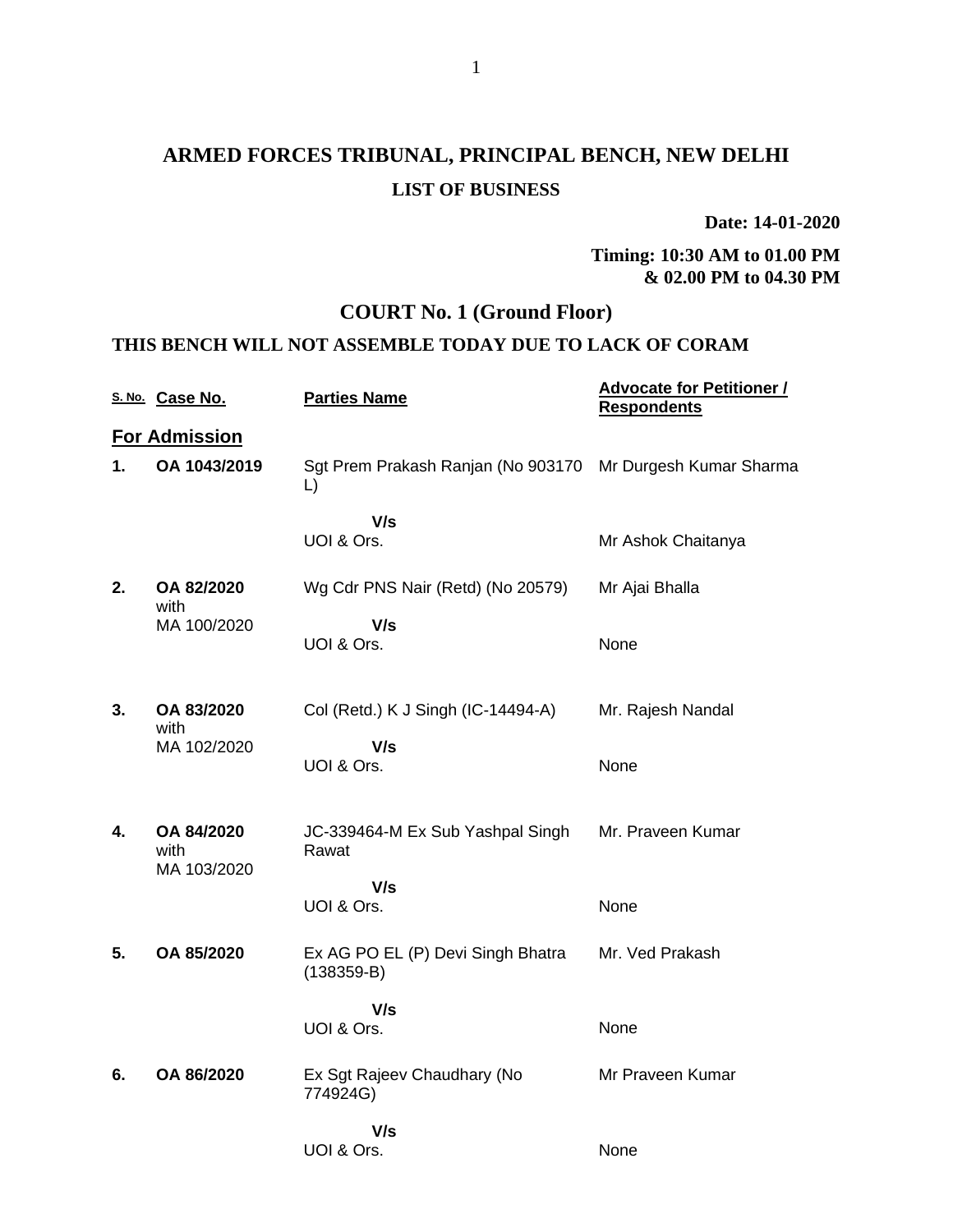| 7.  | OA 87/2020                        | Ex Sgt Ravindra Kumar (774774-N)                    | Mr. Durgesh Kumar Sharma |
|-----|-----------------------------------|-----------------------------------------------------|--------------------------|
|     |                                   | V/s<br>UOI & Ors.                                   | None                     |
| 8.  | OA 88/2020                        | IC-45583A Brig J N Pandey (Retd.)                   | Mr. Ajit Kakkar          |
|     |                                   | V/s<br>UOI & Ors.                                   | None                     |
| 9.  | OA 89/2020                        | Ex AC (U/T) Ajay Chaurasia (No<br>7000887K)         | Mr Ajit Kakkar           |
|     |                                   | V/s<br>UOI & Ors.                                   | None                     |
| 10. | OA 90/2020                        | IC-48011K Col Shashank Sihorkar<br>(Retd.)          | Mr. I S Yadav            |
|     |                                   | V/s<br>UOI & Ors.                                   | None                     |
|     | <b>For Execution</b>              |                                                     |                          |
| 11. | MA 2125/2019<br>in                | Maj K Ramesh (Retd) (IC 35633 M)                    | Ms Archana Ramesh        |
|     | OA 795/2016                       | V/s<br>UOI & Ors                                    | Mr. Harish V Shankar     |
| 12. | MA 2126/2019<br>in<br>OA 796/2016 | Maj Arun Kumar Saxena (Retd)(IC<br>35127 F)         | Ms Archana Ramesh        |
|     |                                   | V/s<br>UOI & Ors                                    | Mr. Shyam Narayan        |
| 13. | MA 2127/2019<br>in<br>OA 797/2016 | Maj Premanathan Vadakumthani<br>(Retd) (IC 35810 F) | Ms Archana Ramesh        |
|     |                                   | V/s<br>UOI & Ors                                    | Ms. Jyotsna Kaushik      |
| 14. | MA 2128/2019<br>in                | Maj Dhiman Bose (Retd) (IC 35600 F)                 | Ms Archana Ramesh        |
|     | OA 798/2016                       | V/s<br>UOI & Ors                                    | Mr. V Pattabhi Ram       |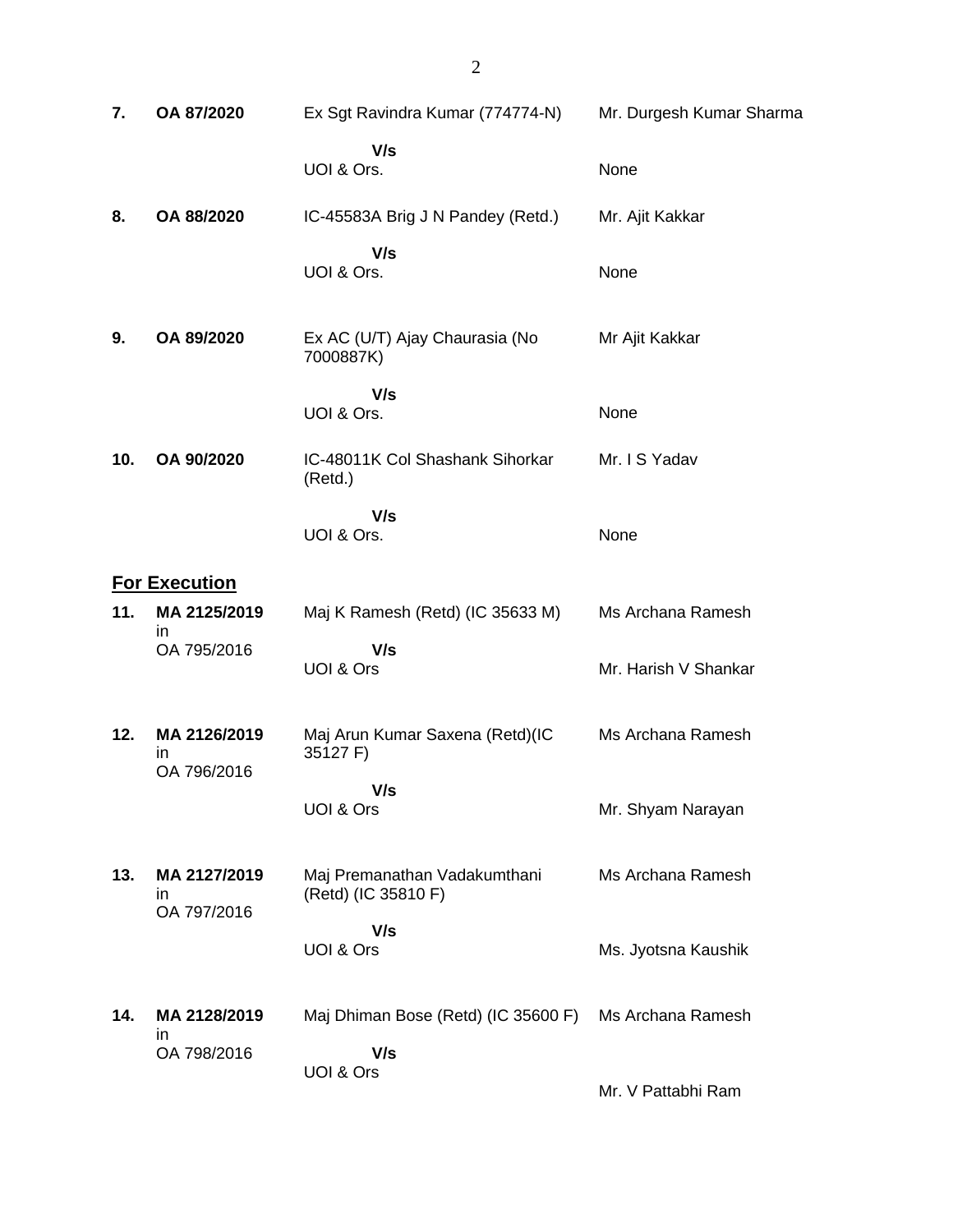| 15. | MA 2129/2019<br>in<br>OA 729/2017 | Maj Rajeev Chopra (Retd) (IC 38160<br>K)             | Ms Archana Ramesh                   |
|-----|-----------------------------------|------------------------------------------------------|-------------------------------------|
|     |                                   | V/s<br>UOI & Ors                                     | Mr. Shyam Narayan                   |
|     | <b>For Hearing</b>                |                                                      |                                     |
| 16. | OA 565/2019                       | No. 704406-B EX Sgt Suresh Singh<br><b>Bisht</b>     | Mr. Virender Singh Kadian           |
|     |                                   | V/s<br>UOI & Ors.                                    | Mr Neeraj, Sr CGSC for R 1-3 &<br>5 |
| 17. | OA 941/2019<br>with<br>MA 95/2010 | Naib Subedar Sambhaji Nayaku Patil<br>(JC-353485N)   | Ms Archana Ramesh                   |
|     |                                   | V/s<br>UOI & Ors.                                    | Mr JS Rawat                         |
|     | <b>For Final Hearing</b>          |                                                      |                                     |
| 18. | OA 6/2019                         | Wg Cdr R S Chauhan (24077-B)                         | Mr. Ajit Kakkar                     |
|     |                                   | V/s<br>UOI & Ors.                                    | Mr. Tarunvir Singh Khehar           |
| 19. | OA 1231/2019                      | (JC 732405 L) Nb Sub (SKT/GS&C)<br>Amar Singh & Ors. | Mr SM Dalal                         |
|     |                                   | V/s<br>UOI & Ors.                                    | Mr YP Singh                         |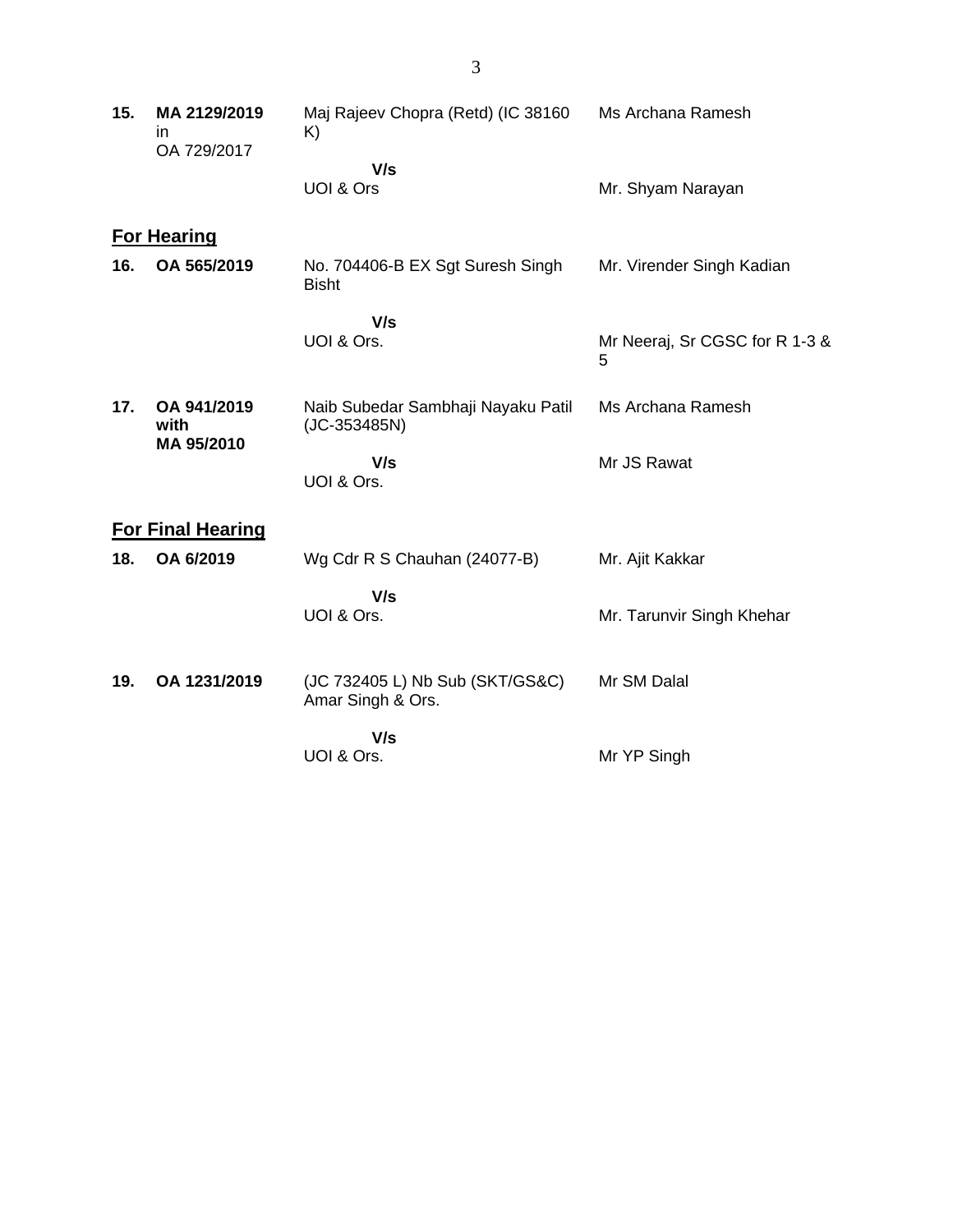## **ARMED FORCES TRIBUNAL, PRINCIPAL BENCH, NEW DELHI LIST OF BUSINESS**

**Date: 14-01-2020**

#### **Timing: 10:30 AM to 01.00 PM & 02.00 PM to 04.30 PM**

## **COURT No. 2 (Ground Floor)**

#### **CORAM:**

### **HON'BLE MS. JUSTICE SUNITA GUPTA HON'BLE LT. GEN. PHILIP CAMPOSE**

|    | S. No. Case No.                       | <b>Parties Name</b>                            | <b>Advocate for Petitioner /</b><br><b>Respondents</b> |
|----|---------------------------------------|------------------------------------------------|--------------------------------------------------------|
|    | <b>For Admission</b>                  |                                                |                                                        |
| 1. | OA 1632/2018                          | No. 7240135P Ex Swr Shivaji Anant<br>Honmane   | Mr. Manoj Kr Gupta                                     |
|    |                                       | V/s<br>UOI & Ors.                              | Ms Nikita Marwah for R-3                               |
| 2. | OA 893/2019                           | No 7117947F Hony NB SUB Jokhoo<br>Yadav (Retd) | Mr. SS Pandey & Associates                             |
|    |                                       | V/s                                            |                                                        |
|    |                                       | UOI & Ors.                                     | Mr. D K Sabat                                          |
| 3. | OA 1258/2019<br>with<br>MA 1995/2019, | Nk Bishwanath Singh (Retd) (No<br>2851926)     | Ms Archana Ramesh                                      |
|    | 104/2020 &                            | V/s                                            |                                                        |
|    | 105/2020                              | UOI & Ors.                                     | Mr. J S Rawat                                          |
| 4. | OA 1830/2019                          | Hav/PA Navin Kumar (No 4569322 M)              | Mr Indra Sen Singh & Abhishek<br>Singh                 |
|    |                                       | V/s<br>UOI & Ors.                              | Mr. Arvind Patel                                       |
| 5. | OA 1831/2019                          | Wg Cdr Anil Kumar Singha (Retd) (No<br>22643)  | Mr Baljeet Singh                                       |
|    |                                       | V/s<br>UOI & Ors.                              | Mr. Arvind Patel                                       |
|    |                                       |                                                |                                                        |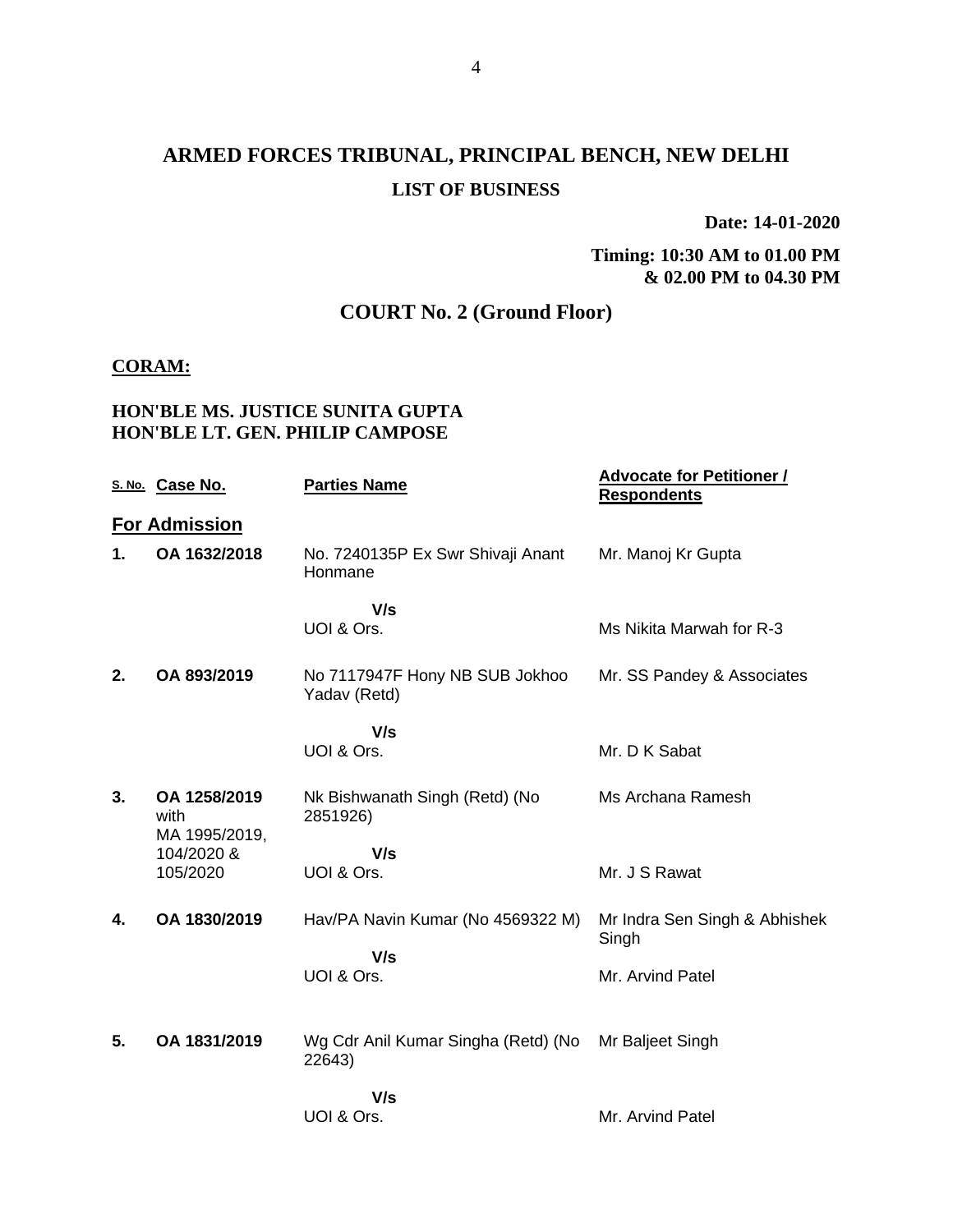| 6.  | OA 1896/2019                     | JC-670819M Nb Sub (PA) Ranjit Singh Mr Indra Sen Singh/Abhishek | Singh                                      |
|-----|----------------------------------|-----------------------------------------------------------------|--------------------------------------------|
|     |                                  | V/s<br>UOI & Ors.                                               | Mr. Avdhesh Kumar Singh                    |
| 7.  | OA 1902/2019                     | JC-671716A Nb Sub (PA) Subhash<br><b>Babu</b>                   | Mr Indra Sen Singh/Abhishek<br>Singh       |
|     |                                  | V/s<br>UOI & Ors.                                               | Mr. Ashok Chaitanya                        |
| 8.  | OA 67/2020<br>with<br>MA 82/2020 | Ex HFL Shivje Gupta (No 665107<br>T)                            | Mr Durgesh Kumar Sharma                    |
|     |                                  | V/s                                                             |                                            |
|     |                                  | UOI & Ors.                                                      | None                                       |
| 9.  | OA 75/2020                       | Ex Sgt Kundan Kumar (746913)                                    | Mr. Baljeet Singh & Ms. Deepika<br>Sheoran |
|     |                                  | V/s<br>UOI & Ors.                                               | None                                       |
| 10. | OA 76/2020                       | No. 15670880-H Hav (PA) Bharat<br>Singh                         | Mr. Indra Sen Singh/Abhishek<br>Singh      |
|     |                                  | V/s<br>UOI & Ors.                                               |                                            |
|     |                                  |                                                                 | None                                       |
| 11. | OA 77/2020                       | JC-763119L Sub Santhosh Babu AG                                 | Mr. Ajit Kakkar                            |
|     |                                  | V/s<br>UOI & Ors.                                               | None                                       |
| 12. | OA 78/2020<br>with<br>MA 96/2020 | SL-3059L Col Rathnakara Badiadka<br>(Retd.)                     | Mr. I S Yadav                              |
|     |                                  | V/s                                                             |                                            |
|     |                                  | UOI & Ors.                                                      | None                                       |
| 13. |                                  |                                                                 |                                            |
|     | OA 79/2020<br>with               | JC-118530M Ex Sub Jaya Krishna<br>Hota                          | Mr. I S Yadav                              |
|     | MA 97/2020                       | V/s                                                             |                                            |
|     |                                  | UOI & Ors.                                                      | None                                       |
| 14. | OA 80/2020<br>with<br>MA 98/2020 | JC-71974H Ex Sub Gopal Datt Joshi<br>V/s                        | Mr. I S Yadav                              |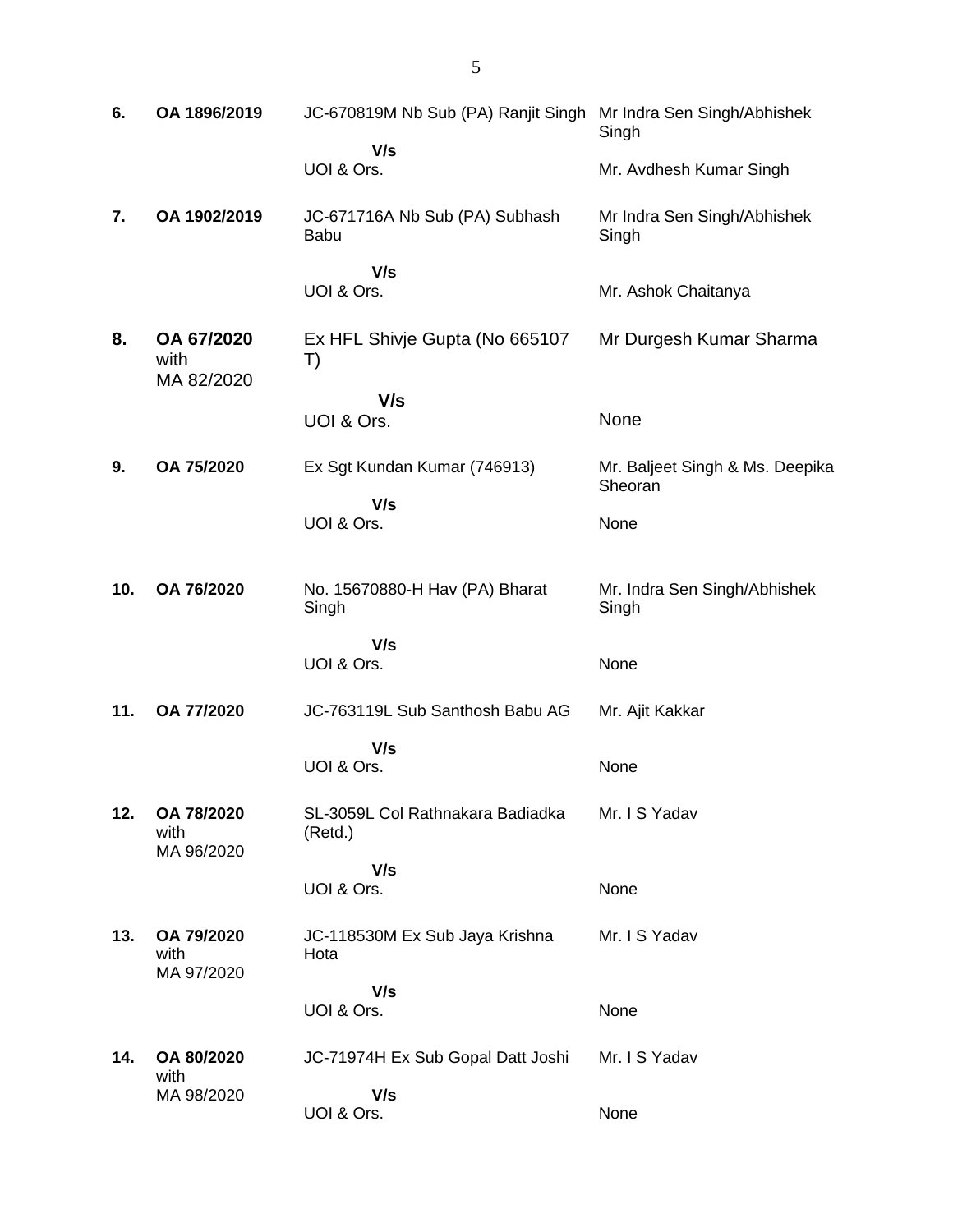| 15. OA 81/2020<br>with | Ex Sqt K Gopinadhan Nair (221172) | Mr. Ajit Kakkar & Associates |
|------------------------|-----------------------------------|------------------------------|
| MA 99/2020             | V/s<br>UOI & Ors.                 | <b>None</b>                  |
|                        |                                   |                              |

#### **For Hearing (Pleadings not complete)**

| 16. | OA 1287/2016                        | Col Robertson Bilavendran                     | Mr. Mohan Kumar , Rashmi<br>Singh & Rohit Pratap |
|-----|-------------------------------------|-----------------------------------------------|--------------------------------------------------|
|     |                                     | V/s<br>UOI & Ors.                             | Mr Harish V Shankar                              |
| 17. | OA 1053/2018<br>with<br>MA 933/2018 | No 120451-B Ex MCEA (P)-II Jai Pal<br>Singh   | Mr Virender Singh Kadian                         |
|     |                                     | V/s<br>UOI & Ors.                             | Mr. Satya Ranjan Swain                           |
| 18. | OA 1253/2018                        | Ex Nk Rameshwar Singh (No<br>4547100-X)       | Mr Virender Singh Kadian                         |
|     |                                     | V/s<br>UOI & Ors.                             | Mr. Arvind Patel                                 |
| 19. | OA (Appeal)<br>1388/2018            | Ex Brig Amit Kumar Chatterjee (IC-<br>38355H) | Ms Archana Ramesh                                |

**1388/2018 V/s** UOI & Ors. Mr. Karan Singh Bhati, Sr. CGSC **20. OA 1795/2018** with Col Sudhir Chander Bakshi (Retd) (IC 44463P) Mr Rajendra Kumar

> **V/s** UOI & Ors.

MA 1984/2018

**21. OA 356/2019** with MA 898/2019 & MA 90/2020 Ex Sgt Pravez Khan (No 795019H)  **V/s** UOI & Ors. Mr Ved Prakash Mr. J S Rawat

**22. OA 357/2019** with MA 900/2019 Col P Madhavan Chandrasekhar (Retd) (IC 31546 F) Mr IS Yadav

 **V/s** UOI & Ors. Mr. V S Tomar

Dr. Vijendra Singh Mahndiyan

**23. OA 358/2019** with MA 901/2019 Col Narinder Kumar (Retd) (IC 37066 N)  **V/s** Mr IS Yadav Mr JS Yadav

UOI & Ors.

6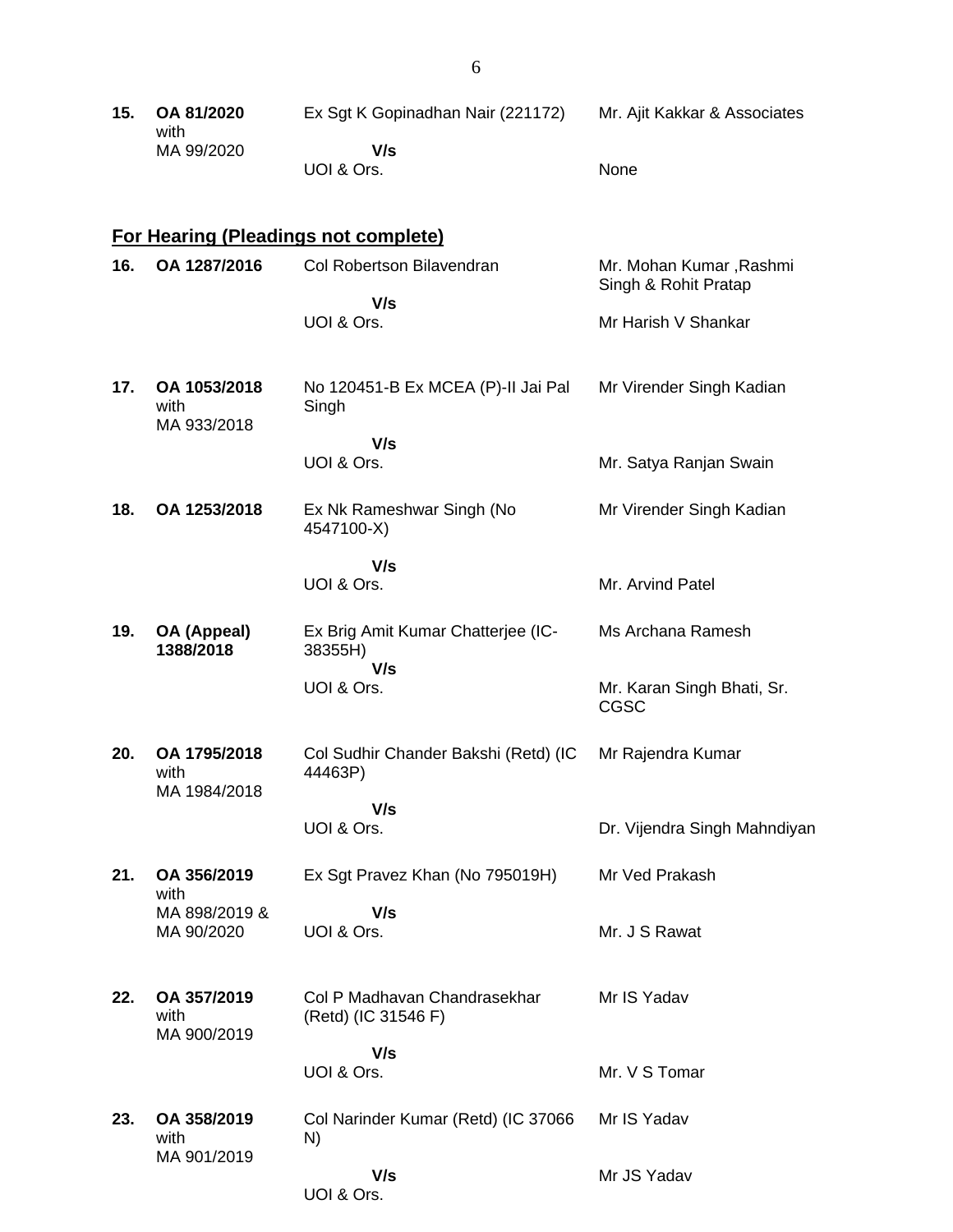| 24. | OA 1798/2019<br>with<br>MA 2686/2019 | No. 18912-B Wg Cdr Mahander Singh<br>(Retd.)                                                                                               | Mr. Virender Singh Kadian    |
|-----|--------------------------------------|--------------------------------------------------------------------------------------------------------------------------------------------|------------------------------|
|     |                                      | V/s<br>UOI & Ors.                                                                                                                          | Dr. Vijendra Singh Mahndiyan |
| 25. | OA 1846/2019                         | No. 4572818-M Ex L/Nk Kamble Rahul Mr. Manoj Kr Gupta<br>Narsingh                                                                          |                              |
|     |                                      | V/s<br>UOI & Ors.                                                                                                                          | Mr. J S Rawat                |
|     | <b>For Execution</b>                 |                                                                                                                                            |                              |
| 26. | MA 2158/2018<br>ın<br>OA 3/2018      | No. 14339524M Hony Nb Sub Rajan<br>Pilai K (Retd.) In the matter of : IC-<br>27927L Brig M K Ganju & Ors.                                  | Mr. R K Tripathi             |
|     |                                      | V/s<br>UOI & Ors.                                                                                                                          | Mr. Anil Gautam              |
| 27. | MA 444/2019<br>ın<br>OA 3/2018       | JC727186L Sub Risipal Singh Retd In<br>the Matter of IC-27927L Brig K Ganju<br>and others                                                  | Mr. RK Tripathi              |
|     |                                      | V/s<br>UOI & Ors                                                                                                                           | Mr. Anil Gautam              |
| 28. | MA 445/2019<br>ın<br>OA 3/2018       | No. 14902019K Hony Nb Sub Bias Dev Mr. R K Triapthi<br>Bharmoria (Retd.) In the matter of IC-<br>27927L Brig MK Ganju (Retd) and<br>Others |                              |
|     |                                      | V/s<br>UOI & Ors.                                                                                                                          | Mr. Anil Gautam              |
| 29. | MA 1069/2019<br>in<br>OA 3/2018      | No. 3984962-L Ex Nk Inder Paul In the Mr. R K Tripathi<br>matter of IC-27927L Brig MK Ganju<br>(Retd) and Others                           |                              |
|     |                                      | V/s<br>UOI & Ors.                                                                                                                          | Mr. Anil Gautam              |
| 30. | MA 1510/2019<br>ın<br>OA 3/2018      | No. 178794-A Ex LRO (TAC) T<br>Ramchandra Rao In the matter of IC-<br>27927L Brig MK Ganju (Retd) and<br><b>Others</b>                     | Mr. R K Tripathi             |
|     |                                      | V/s                                                                                                                                        | Mr. JS Yadav                 |
| 31. | MA 2561/2019                         | UOI & Ors.<br>JC-753330M Sub(Hony Lt) Bachan Lal                                                                                           | Mr. RK Tripathi              |
|     | ın<br>OA 3/2018                      | In the matter of IC-27927L Brig MK<br>Ganju (Retd) & Ors<br>V/s                                                                            |                              |
|     |                                      | UOI & Ors                                                                                                                                  | Mr. Anil Gautam              |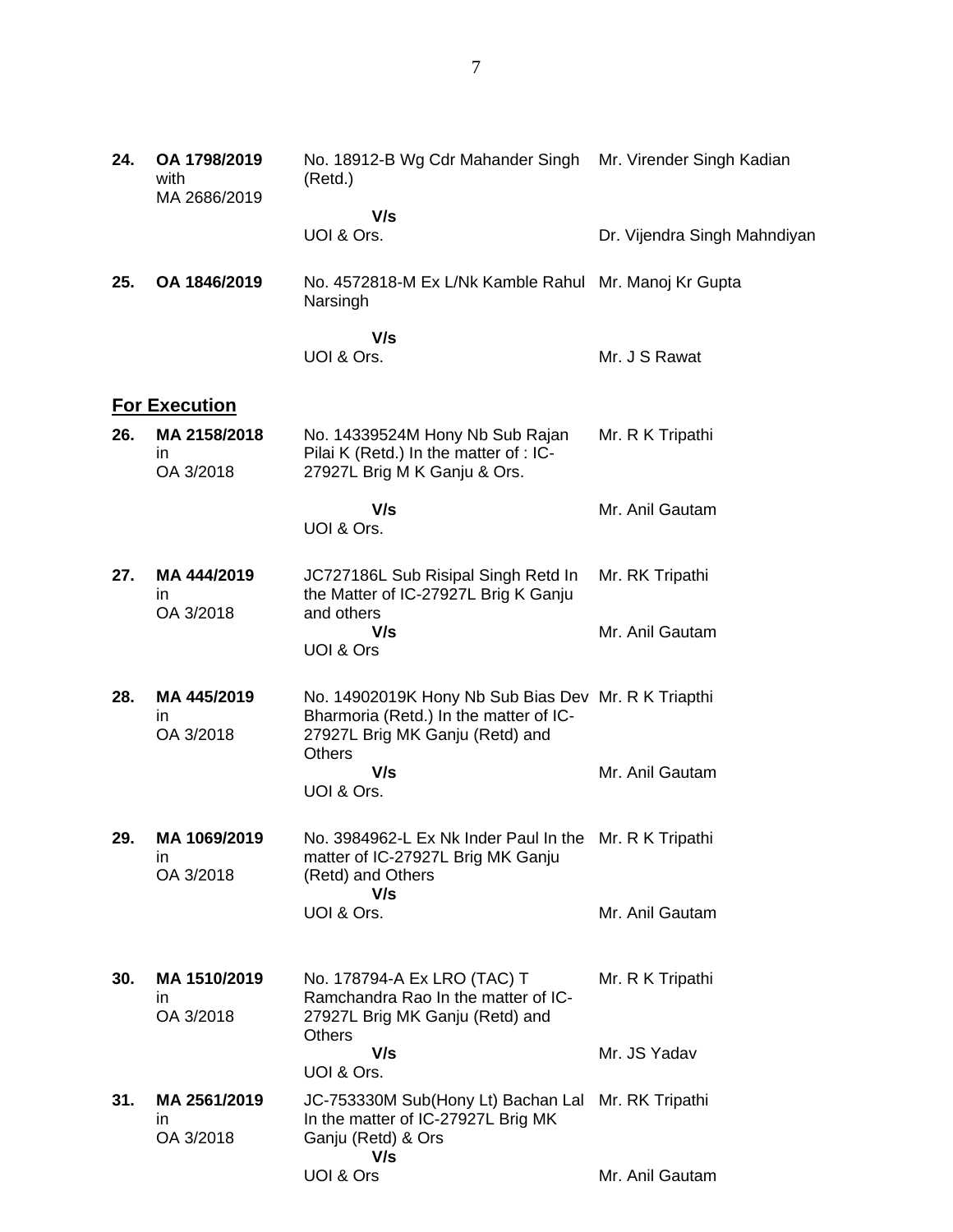| 32. | MA 1894/2019<br>ın<br>OA 1075/2017 | Ex Sub/Skt Satyawan Singh (JC<br>663806 M)                    | Mr JP Sharma & Associates     |
|-----|------------------------------------|---------------------------------------------------------------|-------------------------------|
|     |                                    | V/s                                                           |                               |
|     |                                    | UOI & Ors                                                     | Mr. S D Windlesh              |
| 33. | MA 1895/2019<br>in<br>OA 1764/2017 | Ex Sub Maj Angad Prasad Dubey (JC<br>694162 Y)                | Mr JP Sharma & Associates     |
|     |                                    | V/s<br>UOI & Ors                                              | Mr. S D Windlesh              |
| 34. | MA 1896/2019<br>ın                 | No 14801261X Ex Hav Sukh Pal Singh Mr. JP Sharma & Associates |                               |
|     | OA 1522/2017                       | V/s<br>UOI & Ors                                              | Mr. V Pattabhi Ram            |
| 35. | MA 1897/2019                       | Ex Sep Shiv Karan (No 13804767)                               | Mr JP Sharma                  |
|     | in<br>OA 2074/2017                 | V/s<br>UOI & Ors                                              | Mr. Arvind Patel              |
| 36. | MA 1898/2019<br>in                 | JC-641556W Ex Sub Suresh Kumar                                | Mr. JP Sharma & Associates    |
|     | OA 301/2018                        | V/s<br><b>UOI &amp; Ors</b>                                   | Mr. Ashok Chaitanya           |
| 37. | MA 1899/2019<br>in                 | Ex Sep Lakhan Singh (No 3000995 X)                            | Mr JP Sharma & Associates     |
|     | OA 398/2018                        | V/s<br><b>UOI &amp; Ors</b>                                   | Mr. Shyam Narayan             |
| 38. | MA 1901/2019<br>in                 | JC-420249F Ex Sub Bijender Singh                              | Mr. JP Sharma & Associates    |
|     | OA 1386/2018                       | V/s<br>UOI & Ors                                              | Mr. Tarunvir Singh Khehar     |
|     | <b>For Orders</b>                  |                                                               |                               |
| 39. | RA 5/2017<br>in                    | Radhey Shyam Singh                                            | Mr SS Pandey                  |
|     | OA 26/2014 (RB<br>Chennai)         | V/s<br>UOI & Ors.                                             | Mr Karan Singh Bhati, Sr CGSC |
| 40. | MA 35/2020<br>& MA 36/2020         | UOI & Ors.                                                    | Mr. V PattabhiRam             |
|     | in<br>OA 673/2014                  | V/s<br>No. 30095691 Ex Sep Manoj Kumar                        | Mr. V S Kadian                |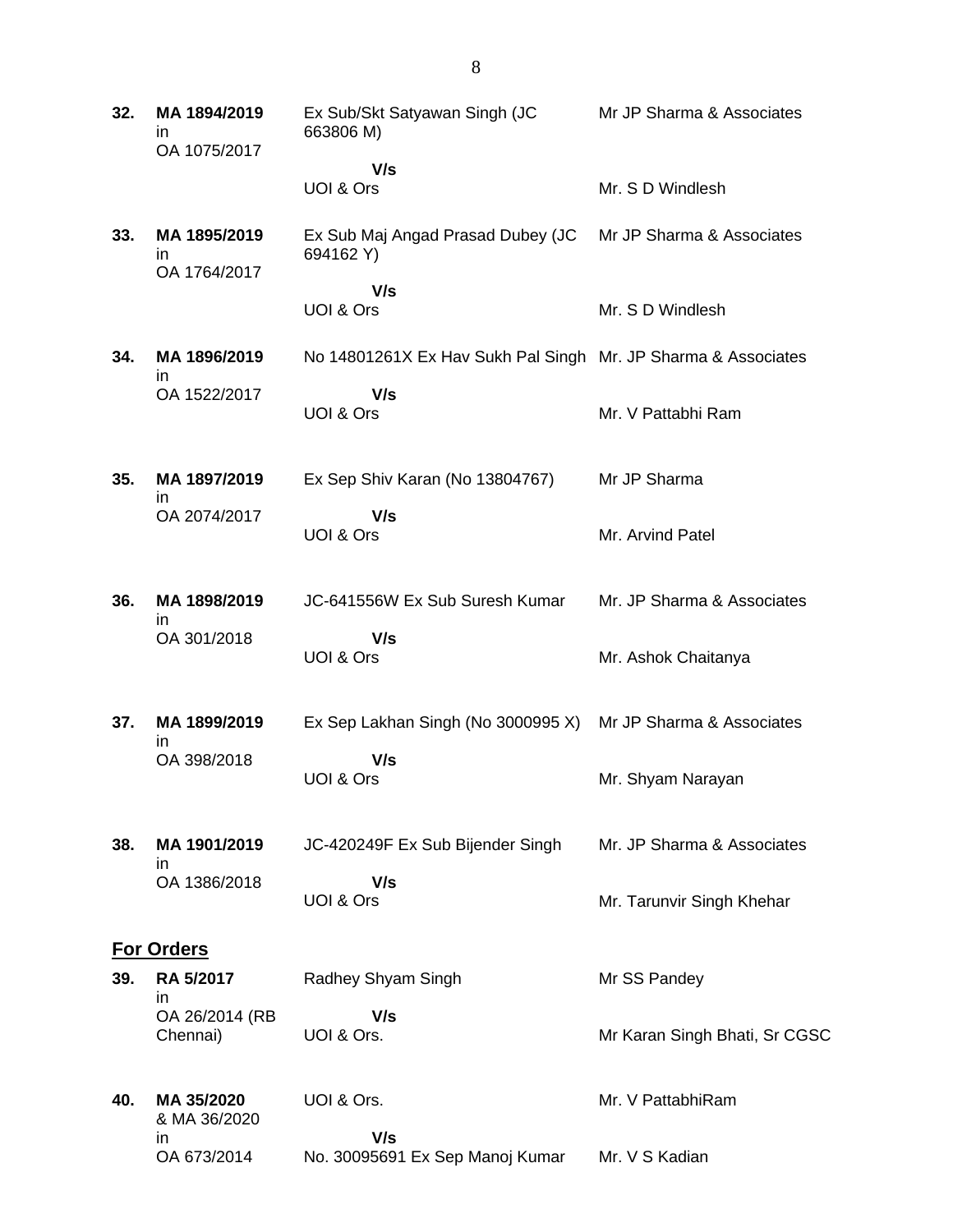| 41.         | MA 101/2020<br>ın<br>OA 2058/2019    | Sheetal @ Sabina Khatoon W/O Late<br>L/Dfr Sayyed Hidayatulla (No<br>7242370M) & Ors | Mr Adarsh Kumar Tiwari                                 |
|-------------|--------------------------------------|--------------------------------------------------------------------------------------|--------------------------------------------------------|
|             |                                      | V/s<br>UOI & Ors                                                                     | Mr. S P Sharma                                         |
|             |                                      | For Hearing (Pleadings are completed)                                                |                                                        |
| 42.         | OA 724/2010                          | Sub (Hony Capt) Sethumadhavan K.<br>С.                                               | Mr. S. S. Pandey                                       |
|             |                                      | V/s<br>UOI & Ors.                                                                    | Mr Anil Gautam                                         |
| <b>WITH</b> |                                      |                                                                                      |                                                        |
| 43.         | OA 740/2010<br>with                  | Sub Maj (Hony Capt) V. K. Awasti                                                     | Mr. S. S. Pandey                                       |
|             | MA 396/2014                          | V/s<br>UOI & Ors.                                                                    | Mr SD Windlesh                                         |
| 44.         | TA 3/2015<br>(CWJC                   | Lt. Col. Harjit Singh                                                                | Mr IS Singh                                            |
|             | 4813/1996)                           | V/s<br>UOI & Ors.                                                                    | Mr Anil Gautam                                         |
| 45.         | OA 831/2016                          | Sep C Jaya Kumar (Retd)                                                              | Ms. Archana Ramesh                                     |
|             |                                      | V/s<br>UOI & Ors.                                                                    | Mr Prabodh Kumar                                       |
| 46.         | OA 1247/2018                         | Ex Hony Nb Sub Khushi Ram Yadav<br>(No. 2861207X)                                    | Ms. Sangeeta Tomar                                     |
|             |                                      | V/s<br>UOI & Ors.                                                                    | Dr. Vijendra Singh Mahndiyan                           |
| 47.         | OA 1731/2018<br>with<br>MA 1909/2018 | Wg Cdr Nivedita J Katoch (AF 23487H Mr A K Aggarwal<br>MR 07662L)                    |                                                        |
|             |                                      | V/s<br>UOI & Ors.                                                                    | Mr Karan Singh Bhati, Sr CGSC<br>with Rajesh Kumar Das |
| 48.         | OA 1953/2018<br>with                 | Lt Col Sonal Chandra (IC 58547N)                                                     | Mr SS Pandey & Associates                              |
|             | MA 2159/2018 &<br>3030/2019          | V/s<br>UOI & Ors.                                                                    | Mr. Tarunvir Singh Khehar                              |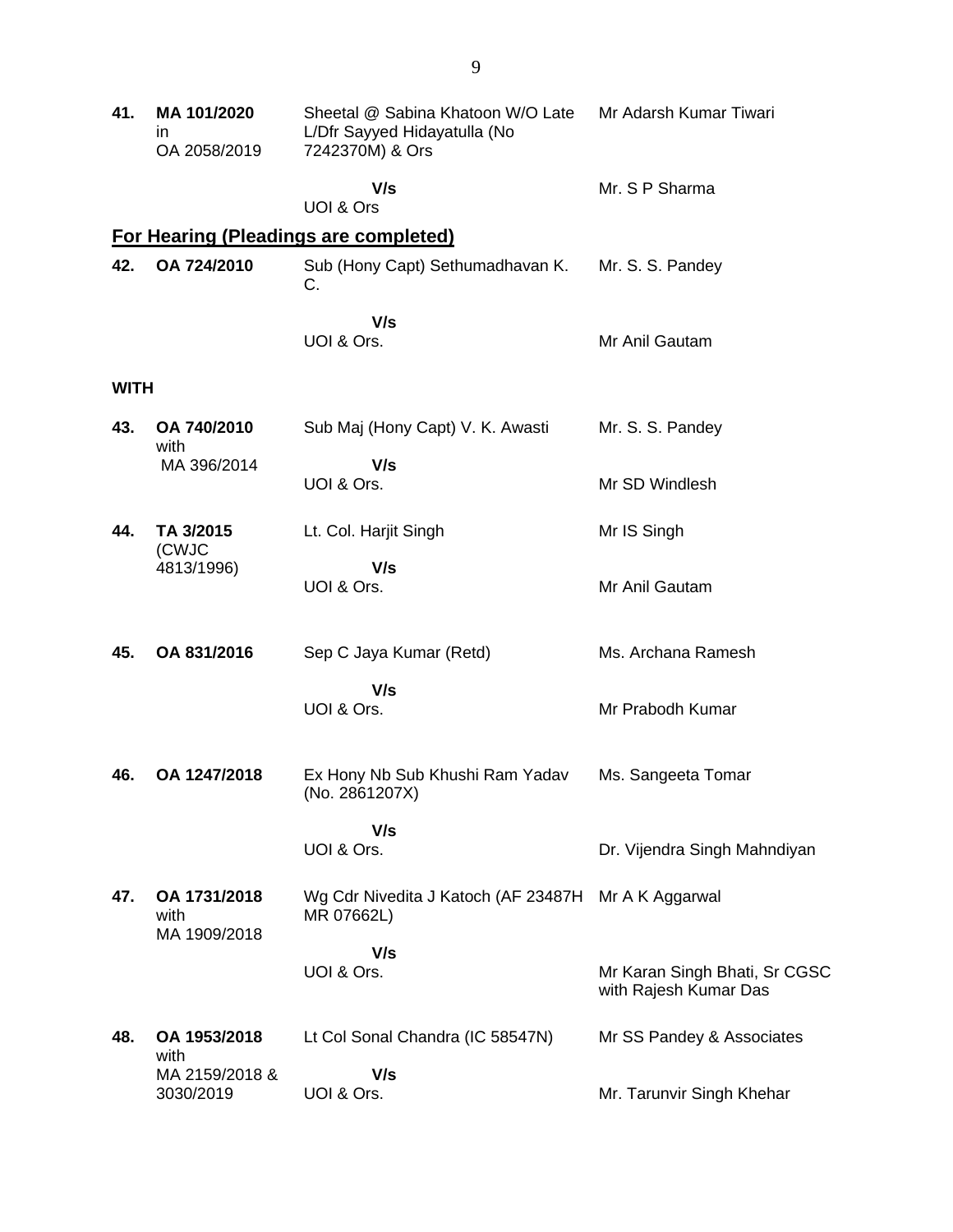# **ARMED FORCES TRIBUNAL, PRINCIPAL BENCH, NEW DELHI LIST OF BUSINESS**

**Date: 14-01-2020**

**Timing: 11:00 AM**

### **PRINCIPAL REGISTRAR COURT**

|    | S. No. Case No.                     | <b>Parties Name</b>                                            | <b>Advocate for Petitioner /</b><br><b>Respondents</b> |
|----|-------------------------------------|----------------------------------------------------------------|--------------------------------------------------------|
|    | <b>For Appearance/Direction</b>     |                                                                |                                                        |
| 1. | OA 1393/2018<br>with                | IC-30197W Maj Virender Singh (Retd.) Ms. Archana Ramesh        |                                                        |
|    | MA 1402/2018                        | V/s<br>UOI & Ors.                                              | Mr. A K Gautam                                         |
| 2. | TA 1/2019<br>WP(C)<br>No.7620/2019  | Srinivasa Naidu Karaka (Ex EAP-3<br>No.181078-T)               | Ms. Pallavi Awasthi                                    |
|    | (High Court of<br>Delhi)            | V/s<br>UOI & Ors.                                              | Mr. Harish V Shankar                                   |
| 3. | TA 2/2019<br>$WP(C)$ No.            | Ex Cpl Jitender Sah No.778523                                  | Ms. Pallavi Awasthi                                    |
|    | 7775/2019 (High<br>Court of Delhi)  | V/s<br>UOI & Ors.                                              | Mr. Harish V Shankar                                   |
| 4. | OA 185/2019<br>with<br>MA 1594/2019 | No 783053 Ex Sgt Saurabh Kumar<br>Singh                        | Mr. Gyan Chandra Triparthi                             |
|    |                                     | V/s<br>UOI & Ors.                                              | Dr. Vijendra Singh Mahndiyan                           |
| 5. | OA 216/2019                         | No. 14465902M Ex L/Nk (DMT) Jai<br>Prakash                     | Mr. S M Dalal                                          |
|    |                                     | V/s<br>UOI & Ors.                                              | Mr Waize Ali Noor                                      |
| 6. | OA 695/2019                         | Ex Sgt Asim Kumar Ghosh (No 700394 Mr Rakesh Kumar Singh<br>F) |                                                        |
|    |                                     | V/s<br>UOI & Ors.                                              | Mr. Rajeev Kumar                                       |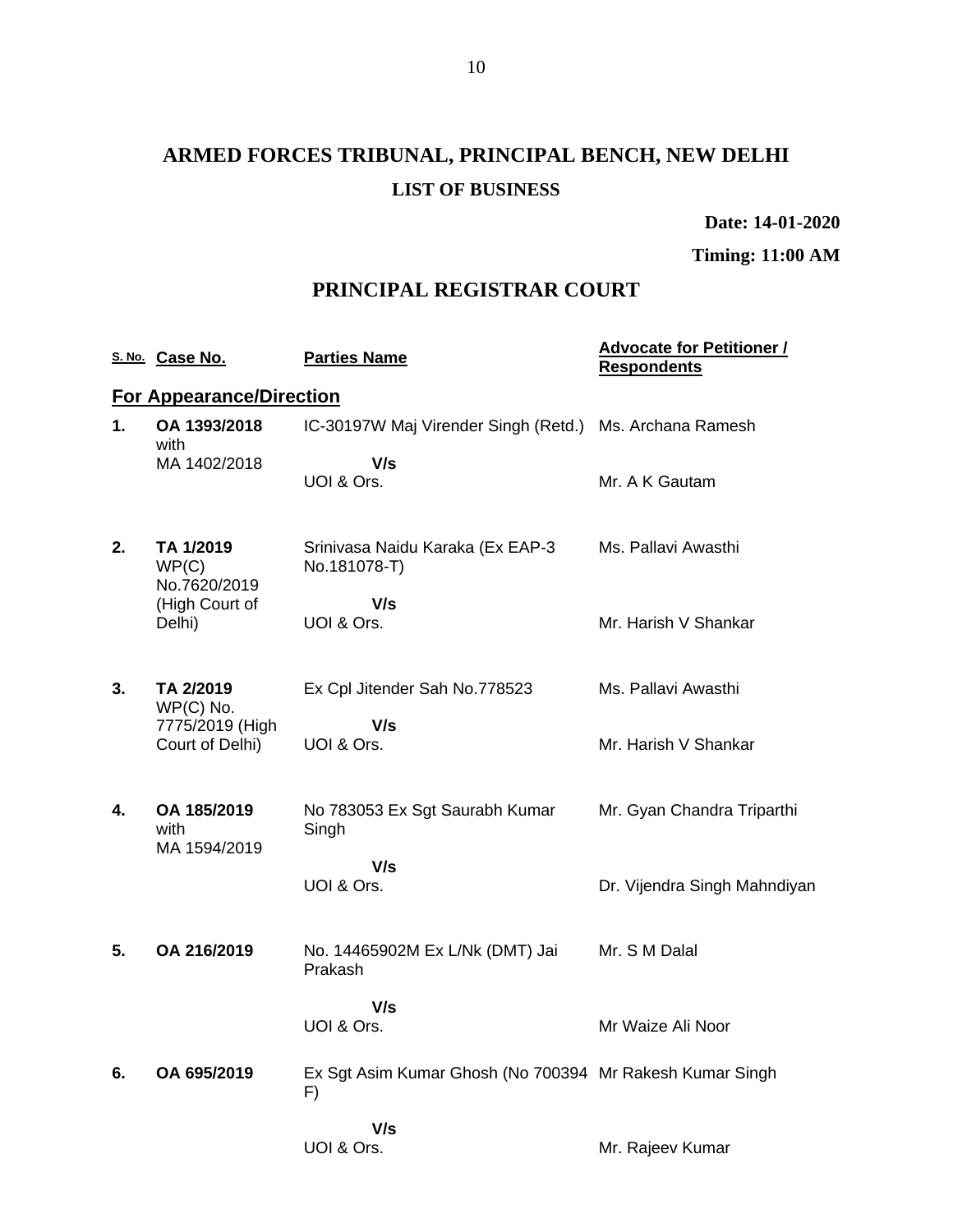| 7.  | OA 698/2019                         | Col Sanjay Joshi (IC 43548 Y)(Retd)                          | Mr SS Pandey & Associates                 |
|-----|-------------------------------------|--------------------------------------------------------------|-------------------------------------------|
|     |                                     | V/s<br>UOI & Ors.                                            | Mr. D K Sabat                             |
| 8.  | OA 699/2019                         | No. 18161-H Air Cmde S Bhaskaran                             | Mr. S S Pandey & Associates               |
|     |                                     | V/s<br>UOI & Ors.                                            | Mr. Karan Singh Bhati, Sr.<br><b>CGSC</b> |
| 9.  | OA 708/2019<br>with<br>MA 1310/2019 | Ex Hav Prakasan Mavila (No<br>9511422F)                      | Mr. US Maurya                             |
|     |                                     | V/s<br>UOI & Ors.                                            | Mr Arvind Patel                           |
| 10. | OA 720/2019<br>with                 | No. 15117753-K Ex Hav Shri Bhagwan Mr. Virender Singh Kadian |                                           |
|     | MA 1328/2019                        | V/s<br>UOI & Ors.                                            | Mr. Arvind Kumar                          |
| 11. | OA 1099/2019                        | IC-44240X Col Jiwan Chandra (Retd)                           | Mr. VS Kadian                             |
|     |                                     | V/s<br>UOI & Ors.                                            | Mr Neeraj, Sr CGSC                        |
| 12. | OA 1103/2019<br>with                | Ex LEM (R) Anil Yadav (NO 137595T)                           | Mr. Ved Prakash                           |
|     | MA 1786/2019                        | V/s<br>UOI & Ors.                                            | Mr. Avdhesh Kumar                         |
| 13. | OA 1104/2019                        | IC-52172K Lt Col Chandan Singh<br>(Retd)                     | Ms Pallavi Awasthi                        |
|     |                                     | V/s<br>UOI & Ors.                                            | Mr Neeraj, Sr CGSC                        |
| 14. | OA 1132/2019                        | Ex Sgt Vijay Kumar (No 729866 N)                             | Ms Pallavi Awasthi                        |
|     | with<br>MA 1840/2019                | V/s<br>UOI & Ors.                                            | Mr. K K Tyagi                             |
| 15. | OA 1546/2019<br>with                | Hav G Vijay Kumar (No 6941510 X)                             | Ms Archana Ramesh                         |
|     | MA 2493/2019                        | V/s<br>UOI & Ors.                                            | Mr Harish V Shankar                       |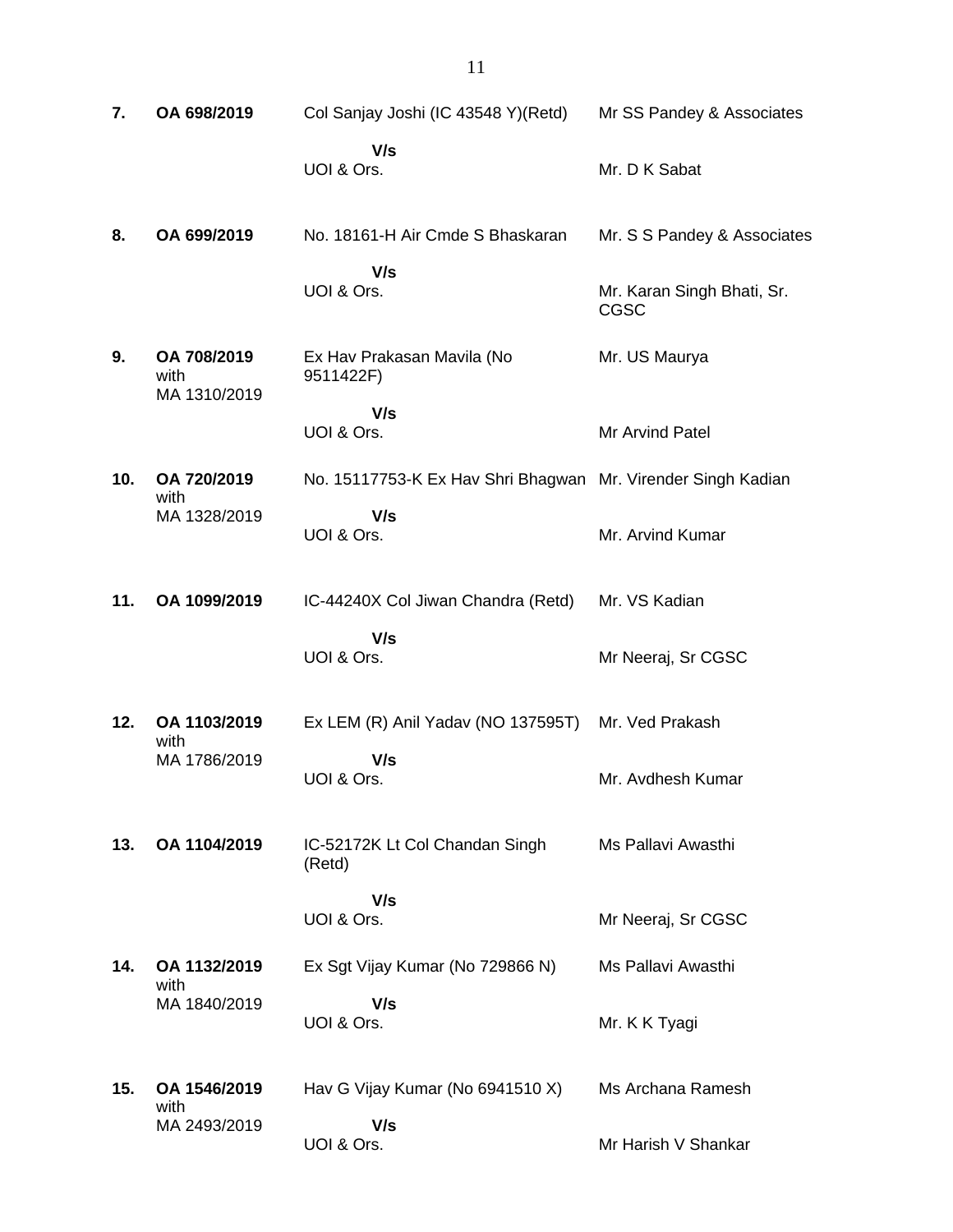| 16. | OA 1672/2019 | Ex Sgt Manoj Kumar (No 764366)                                             | Mr Baljeet Singh            |
|-----|--------------|----------------------------------------------------------------------------|-----------------------------|
|     |              | V/s<br>UOI & Ors.                                                          | Mr. J S Rawat               |
| 17. | OA 1674/2019 | Ex WO Vikram Singh Rathore (NO<br>652905)                                  | Mr. Baljeet Singh           |
|     |              | V/s<br>UOI & Ors.                                                          | Mr. J S Yadav               |
| 18. | OA 1675/2019 | Gp Capt Ashok Bajpayee (Retd) (no<br>18423)                                | Mr. Baljeet Singh           |
|     |              | V/s<br>UOI & Ors.                                                          | Mr. V S Tomar               |
| 19. | OA 1676/2019 | Ex MWO Munshi Mahto (No 668719)                                            | Mr. Baljeet Singh           |
|     |              | V/s<br>UOI & Ors.                                                          | Mr. Tarunvir Singh Khehar   |
| 20. | OA 1777/2019 | JC-53681P Col Rakesh Mohan (Retd)                                          | Mr.SS Pandey & Associates   |
|     |              | V/s<br>UOI & Ors.                                                          | Mr. Neeraj, Sr. CGSC        |
| 21. | OA 1778/2019 | IC-53197H Col Ashish Negi                                                  | Mr. S S Pandey & Associates |
|     |              | V/s<br>UOI & Ors.                                                          | Mr. Satya Ranjan Swain      |
| 22. | OA 1779/2019 | Lt Col MR Suresh (IC 53299 Y)                                              | Mr SS Pandey & Associates   |
|     |              | V/s<br>UOI & Ors.                                                          | Mr. Arvind Patel            |
| 23. | OA 1780/2019 | IC-53265L Lt Col Shishir Awasthi                                           | Mr. S S Pandey & Associates |
|     |              | V/s<br>UOI & Ors.                                                          | Mr. Avdhesh Kumar           |
| 24. | OA 1781/2019 | Sub (AIG) Prasanta Kumar Mishra (JC Mr SS Pandey & Associates<br>301467 W) |                             |
|     |              | V/s<br>UOI & Ors.                                                          | Mr. V S Tomar               |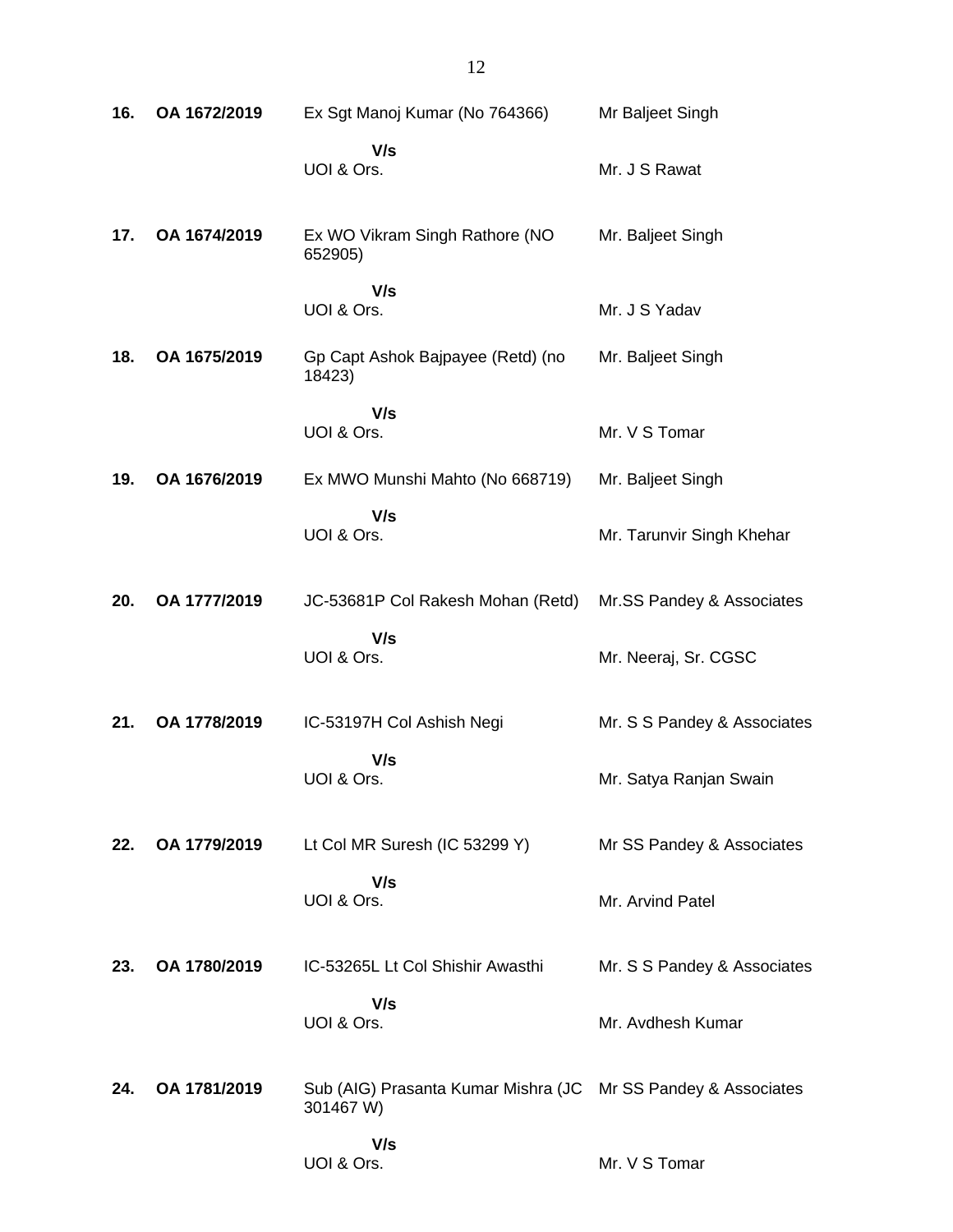| 25. | OA 1782/2019 | IC-53141W Col SS Guleria                            | Mr. SS Pandey & Associates         |
|-----|--------------|-----------------------------------------------------|------------------------------------|
|     |              | V/s<br>UOI & Ors.                                   | Ms. Jyotsna Kaushik                |
| 26. | OA 1783/2019 | IC-53586H Col Yogesh Srinivasan<br>Mudaliar (Retd.) | Mr. S S Pandey & Associates        |
|     |              | V/s<br>UOI & Ors.                                   | Mr. Karan Singh Bhati, Sr.<br>CGSC |
| 27. | OA 1784/2019 | IC-54938F Col Vikas Mehta                           | Mr. S S Pandey & Associates        |
|     |              | V/s<br>UOI & Ors.                                   | Ms. Jyotsna Kaushik                |
| 28. | OA 1785/2019 | Lt Col Pallav Bora (IC 54986 F)                     | Mr SS Pandey & Associates          |
|     |              | V/s<br>UOI & Ors.                                   | Mr. S P Sharma                     |
| 29. | OA 1786/2019 | IC-53263-A Col Rajesh Misra                         | Mr. S S Pandey & Associates        |
|     |              | V/s<br>UOI & Ors.                                   | Mr. Arvind Patel                   |
| 30. | OA 1787/2019 | IC-53321Y Lt Col Harsh Raghuvanshi                  | Mr. S S Pandey & Associates        |
|     |              | V/s<br>UOI & Ors.                                   | Mr. Anil Kumar Gautam              |
| 31. | OA 1788/2019 | IC-52921P Col Manu Paruthi                          | Mr. S S Pandey & Associates        |
|     |              | V/s<br>UOI & Ors.                                   | Mr. Neeraj, Sr. CGSC               |
| 32. | OA 1789/2019 | IC-53294A Col Pradeep Bist SM                       | Mr. SS Pandey & Associates         |
|     |              | V/s<br>UOI & Ors.                                   | Mr. Arvind Patel                   |